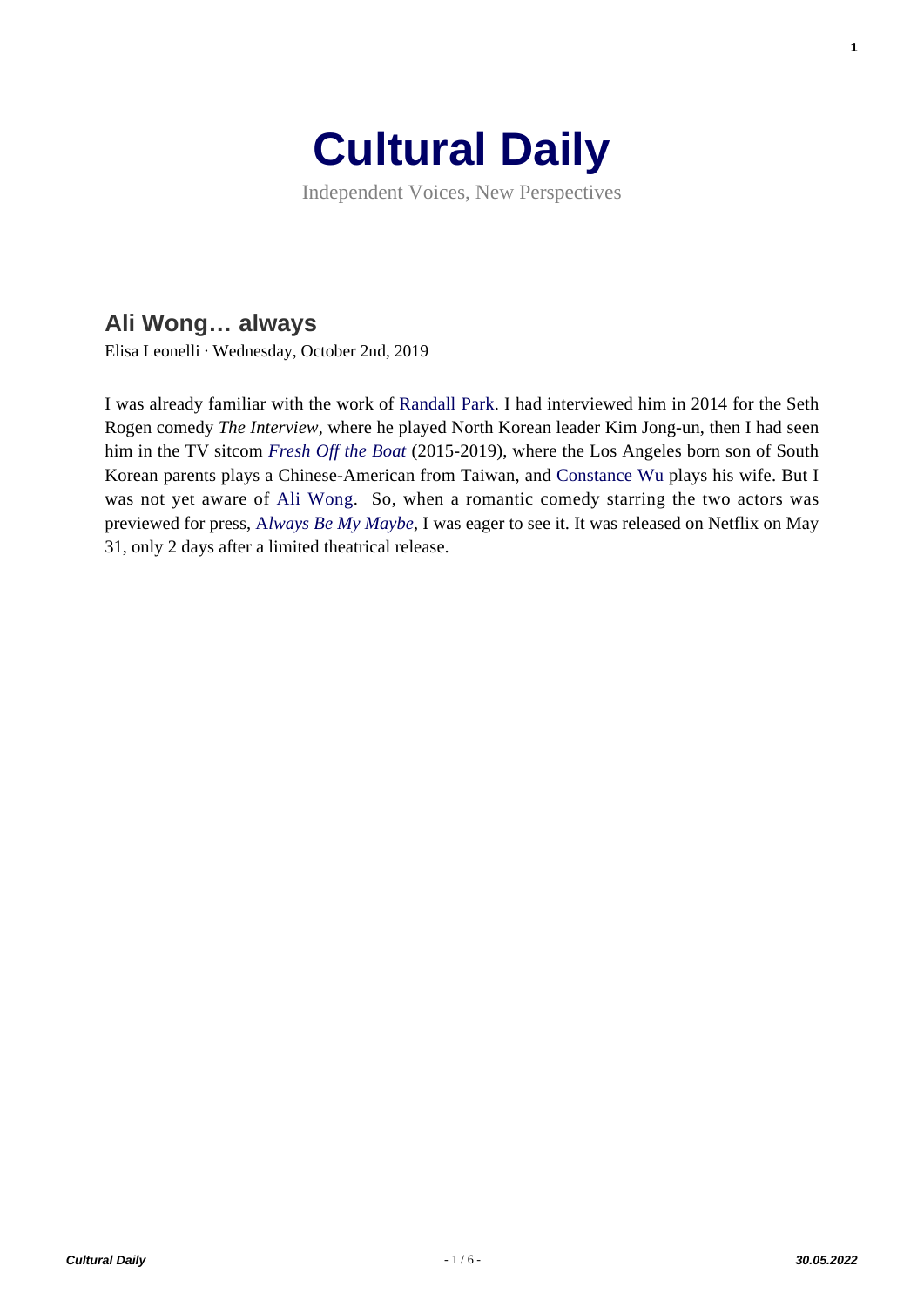

was impressed by this funny and original love story, set in San Francisco, where the woman is a celebrity chef opening a new restaurant, while the man is a struggling musician still living at home with his parents. And I was delighted to discover Ali Wong, born Alexandra Wong in San Francisco from a Chinese-American physician father and a Vietnamese immigrant mother. She majored in Asian-American Studies at UCLA, where she joined a theater group Randall Park had founded, and the two have been friends and creative collaborators ever since. Wong is a writer on *Fresh Off the Boat*, and both actors worked on the screenplay for the movie. Park says that their **2**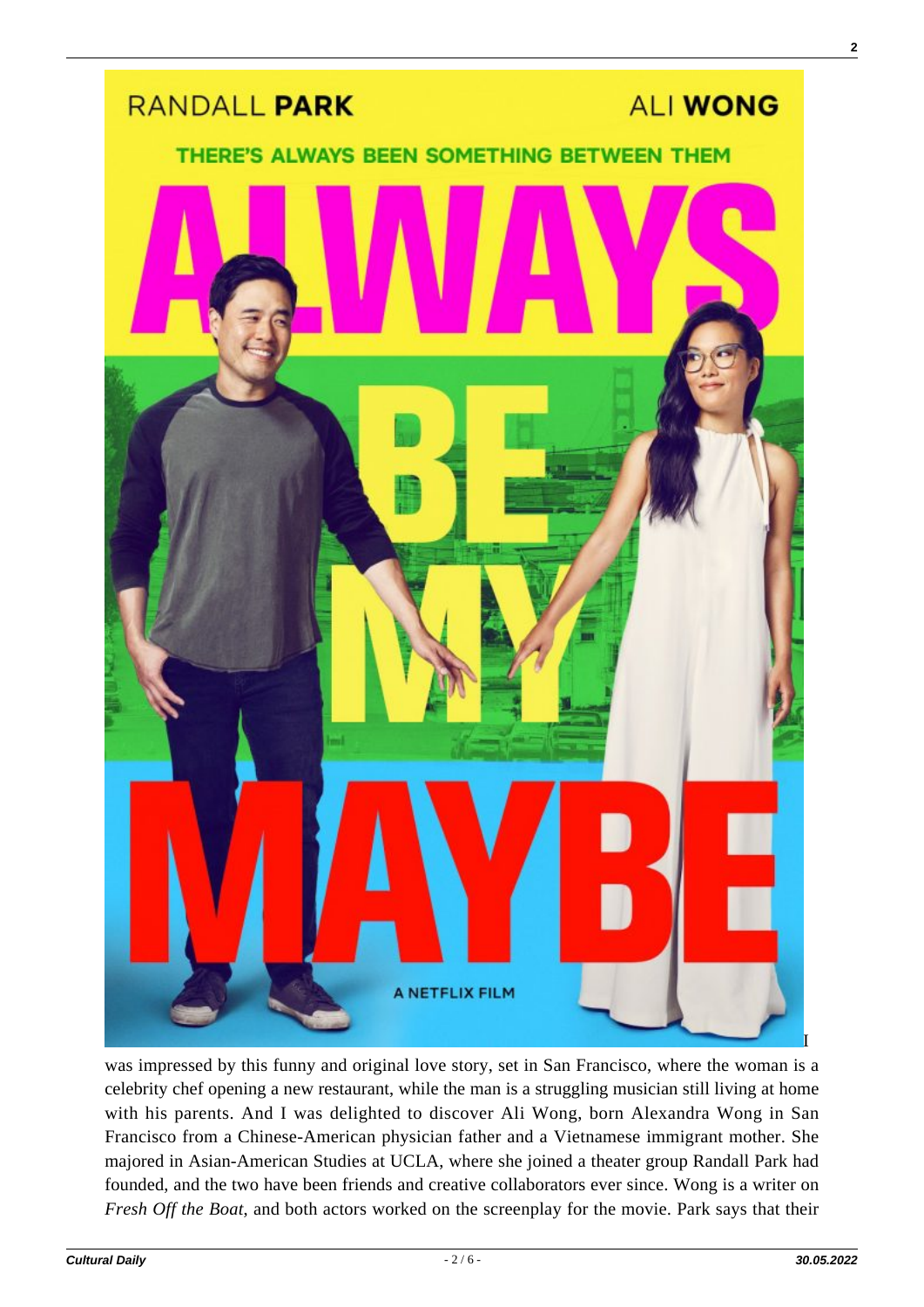inspiration was the quintessential RomCom *When Harry Met Sally* (1989), directed by Rob Reiner, starring Meg Ryan and Billy Crystal. Wong says that they chose to make her character a chef, because food is a great vehicle for self-expression, a way for Sasha to express her sense of humor. They both recall their years of struggling before their success, Park living with his parents well into his 30s while auditioning as an actor, Wong moving to New York at 23 to do stand-up, away from her family, poor and lonely in the cold winter. The movie is directed by [Nahnatchka Khan](https://en.wikipedia.org/wiki/Nahnatchka_Khan), born in Las Vegas of Iranian parents, who is the creator of *Fresh Off the Boat.*



Randall Park, Ali Wong. Photo (c) HFPA 2019

When I found out that Ali Wong would be performing her third stand-up comedy special, *The Milk and Honey Tour*, at the beautiful Art Deco [Wiltern theater](https://en.wikipedia.org/wiki/Pellissier_Building_and_Wiltern_Theatre), I got tickets to see her live.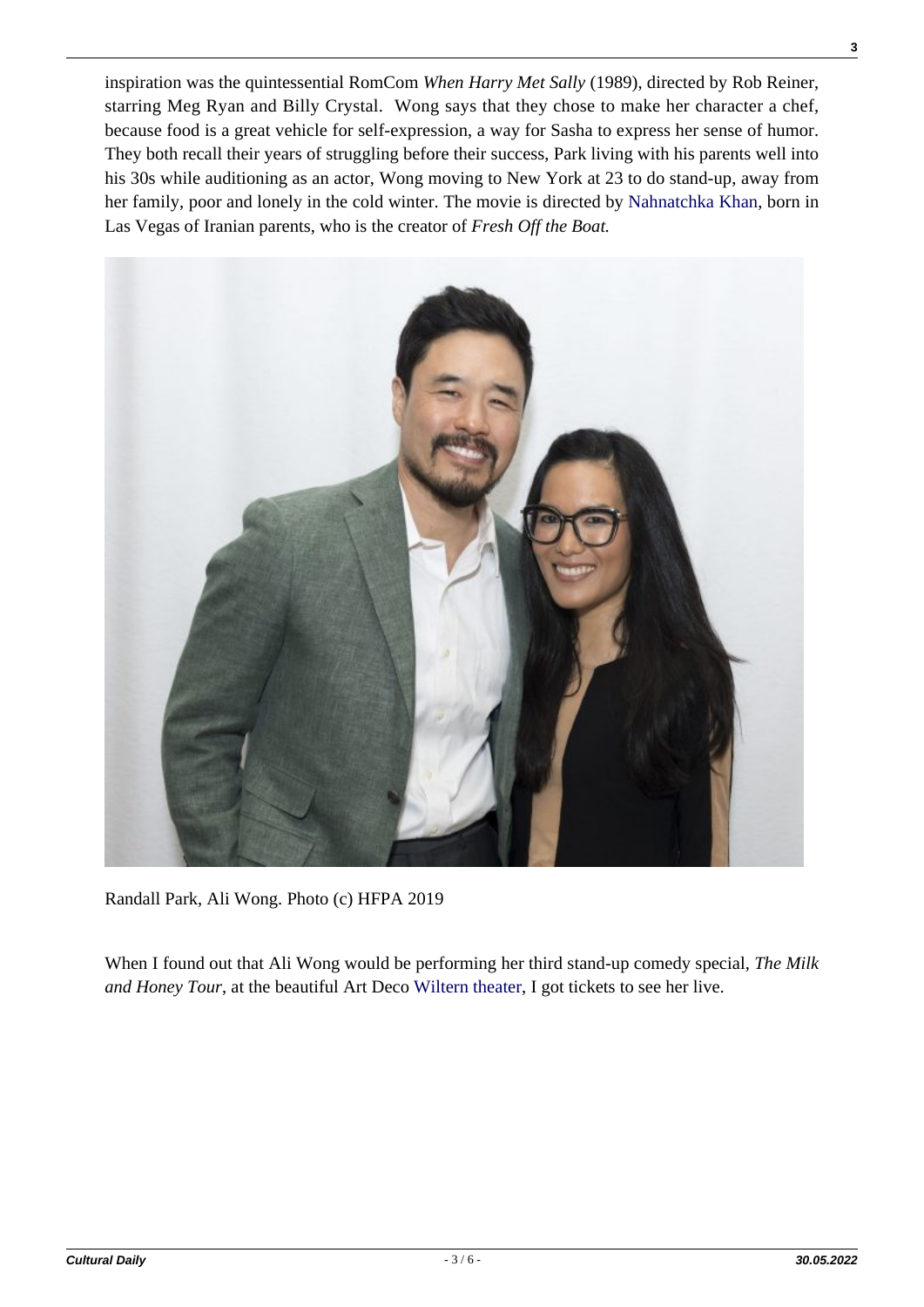

Ali Wong-Baby Cobra. photo (c) Alex Crick-Netflix

That is when I watched the two previous comedy specials, that were filmed for Netflix from live performances, *[Baby Cobra](https://www.youtube.com/watch?v=XY9h-0x1Oao&app=desktop)* (2016) and *[Hard Knock Wife](https://www.youtube.com/watch?v=6bB_XlzERp4)* (2018).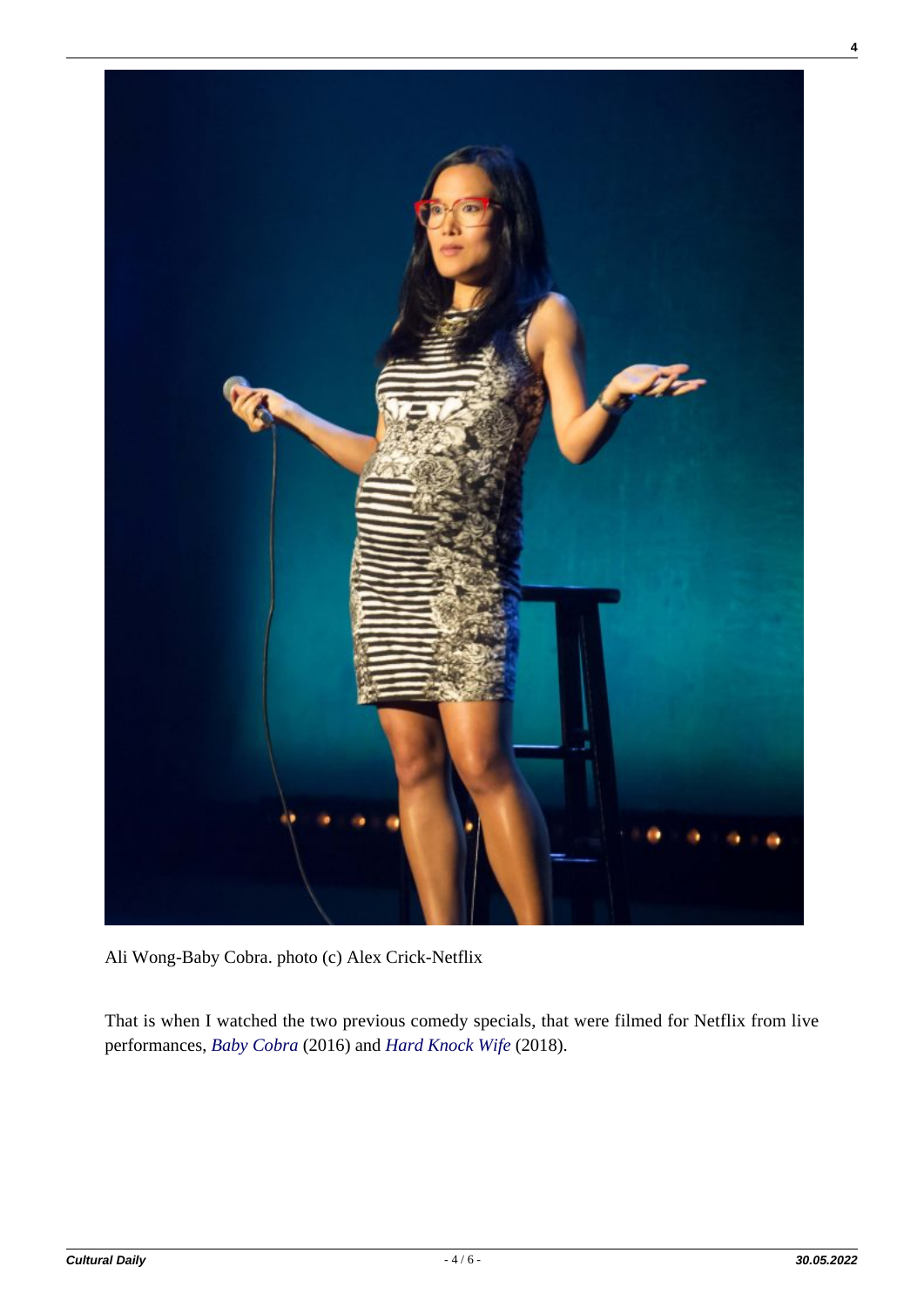

Ali Wong-Hard Knock Wife. Photo (c) Alex Crick-Netflix

Wong makes jokes about marrying her husband so he could support her as a stay-at home wife, dirty jokes about her sex life, horrifying jokes about birth by caesarian section and breast-feeding; and you know she is referencing her own life experiences, but certainly heightened or invented whole cloth for comedy. She is hilarious and I found myself laughing out loud.

Ali Wong's husband, Justin Hakuta, is the son of inventor and TV personality [Ken Hakuta,](https://en.wikipedia.org/wiki/Ken_Hakuta) a Japanese-American born in South Korea, and a Filipina mother. He graduated from Harvard Business School and works at a healthcare company. Wong says that her husband is quite an atypical and interesting guy, that's he's great and she's very proud of him, but that more than getting married, she always wanted to have kids.